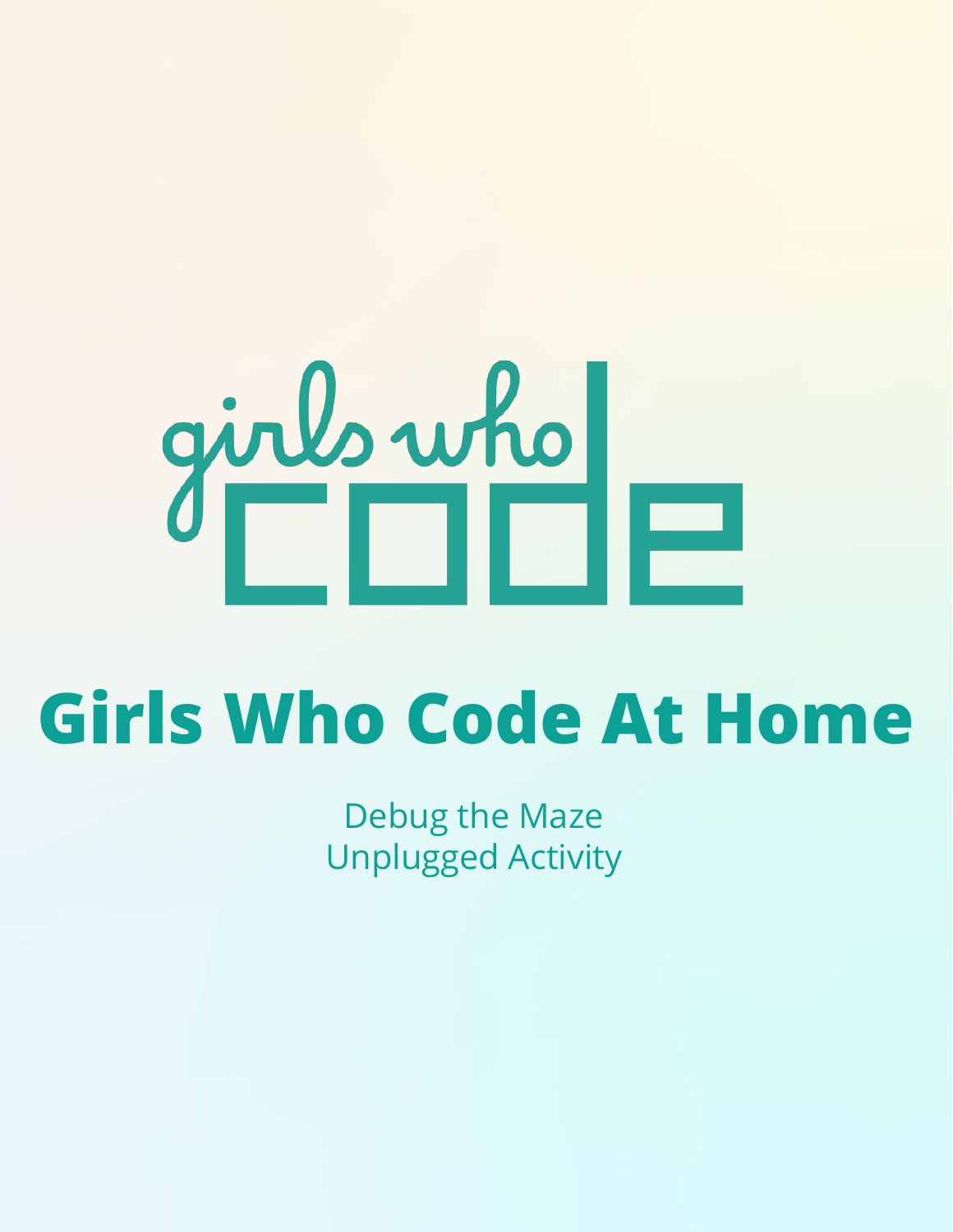# Activity Overview

A **computer scientist** works to write **code**, or instructions, for a computer to do a task. It may be surprising to know that most **programmers**, or people who write code, actually spend most of their time **debugging**, or finding and fixing problems, in their code! Debugging requires persistence and a willingness to keep looking for new ways to solve problems. In this activity you will get a chance to debug code that is supposed to move a character through a maze. You will also get a chance to write your own code and challenge a friend to debug it! Before you start learning more about debugging, check out the featured Woman in Tech Spotlight, Brittany Wenger. At the age of 15, Brittany created a tool that helps diagnose patients with breast cancer so they can receive early treatment.

# **Materials**

- (Optional) Small Game Board Piece or Object
- Maze Debugging Worksheet Solutions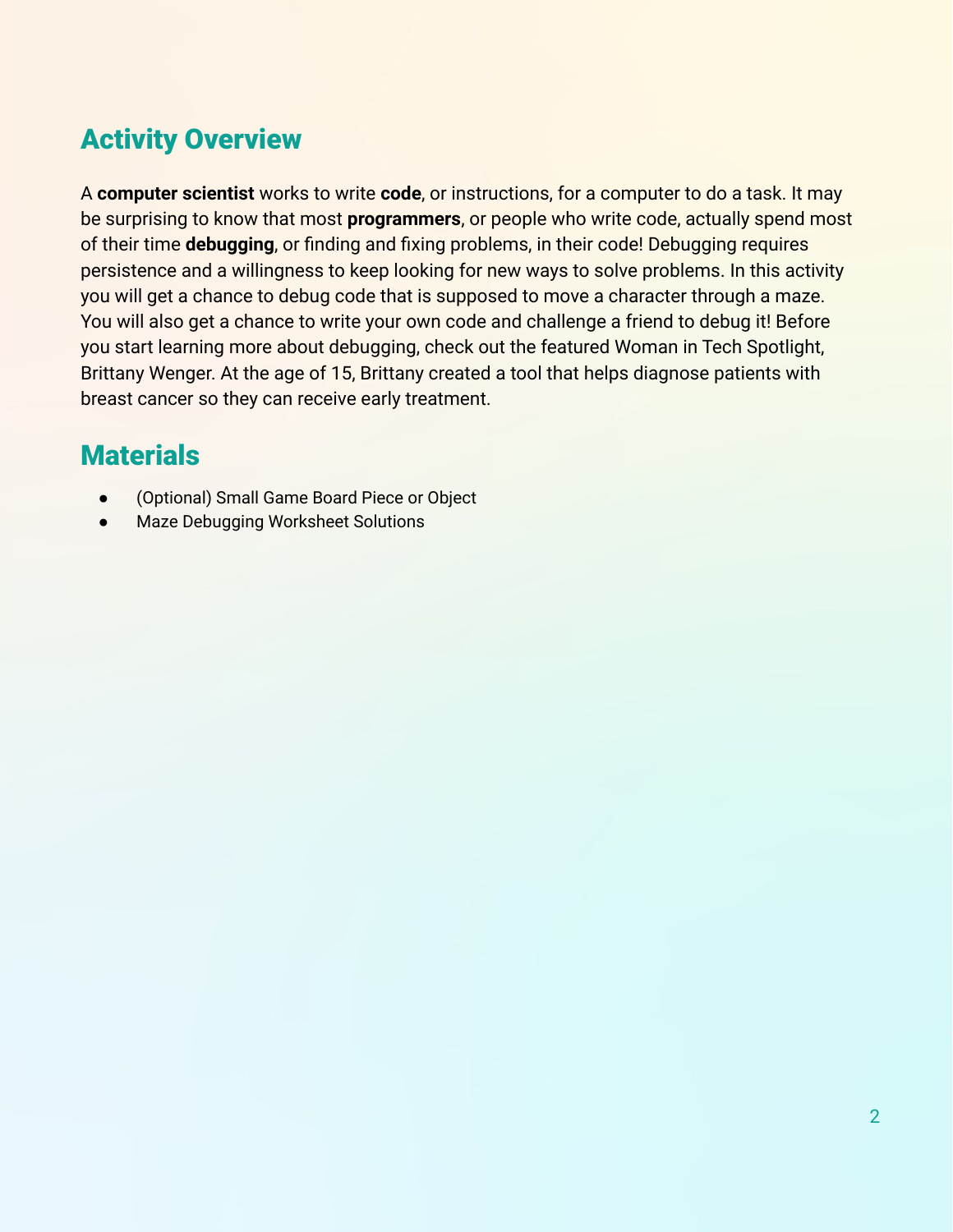# Women in Tech Spotlight: Brittany Wenger



When you have a question, how do you go about trying to find an answer? What do you do if your first source doesn't have an answer? Brittany Wenger, turned to code in her search for answers to important questions about breast cancer.

When Brittany was 15 years old, her cousin was diagnosed with breast cancer. Approximately 1 in 8 women in the United States will be affected with breast cancer in her lifetime. Early detection of breast cancer in a localized state has a 100% survival rate. Brittany decided to take action and developed an algorithm that gathers data from a patient and estimates

if a breast mass is malignant or benign. Her algorithm [Cloud4Cancer](https://cloud4cancer.appspot.com/) was able to reach 99.11% accuracy in classifying breast mass correctly.

Watch the [video](https://youtu.be/DcSWmoiLhzY) about Brittany Wenger to see how code can be used to find answers to big questions that can impact lives.

# Reflect

Being a computer scientist is more than just being great at coding. Take some time to reflect on how Brittany and her work relates to the strengths that great computer scientists focus on building: bravery, resilience, creativity, and purpose.



`

Brittany was able to use technology to help women around the world diagnose breast cancer early for immediate treatment.

**BRAVERY**

Think about a time when you went above and beyond on a project or activity. What motivated you to work so hard?

Share your responses with a family member or friend. Encourage others to read more about Brittany to join in the discussion!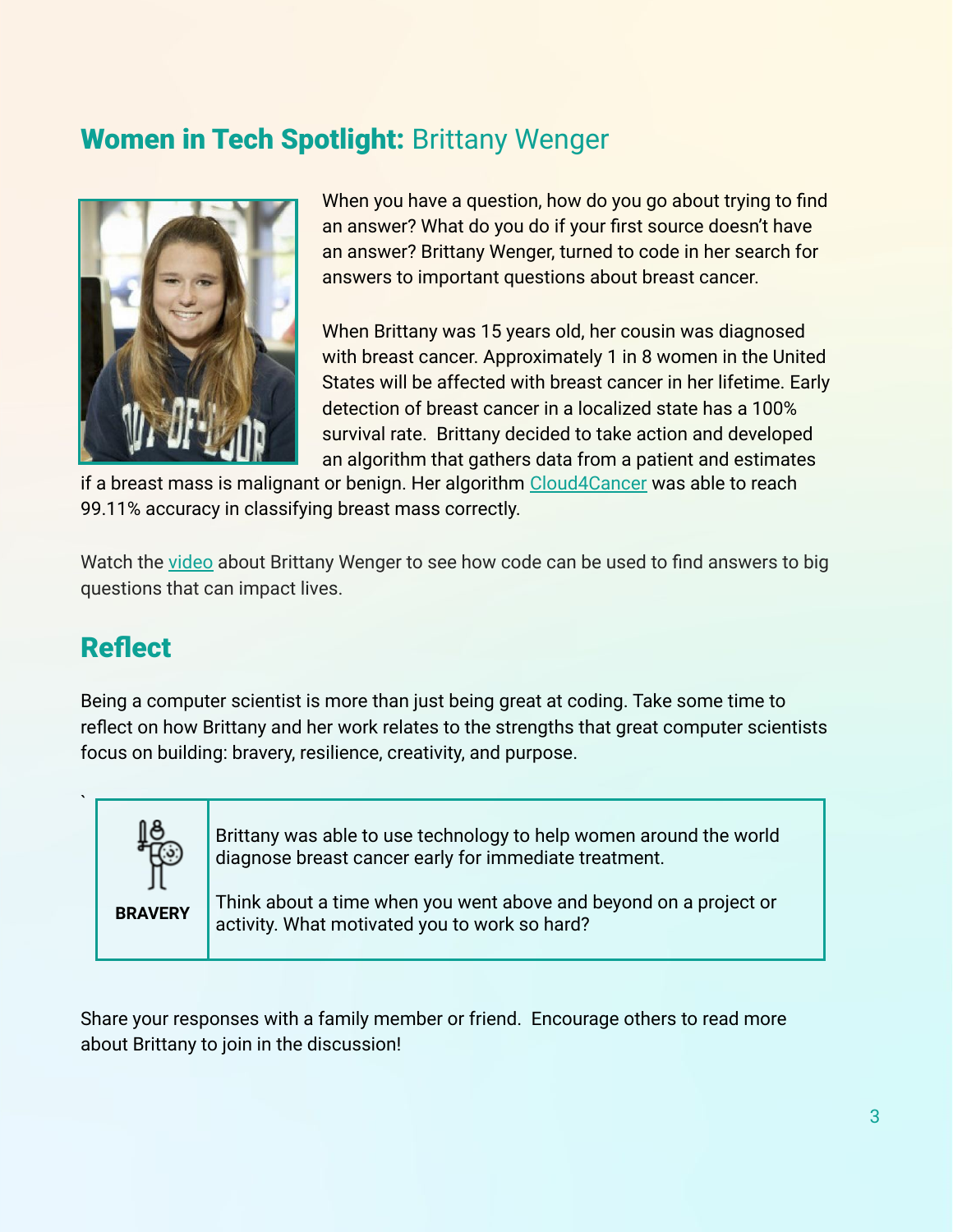# Step 1: Understanding Debugging (2 mins)

Think of a time you tried to solve a problem, this could be from a difficult assignment at school, or trying to locate a missing item. Were you able to solve it right away? Many times when we try to solve a problem we might face a couple failures before we succeed. Programmers spend most of their days trying to find and solve problems in their code.

An error in a computer program or hardware is called a **bug.** The process of identifying and removing errors or bugs from computer hardware or software is called **debugging**. The origins of these terms stem back to Grace Hopper, one of the early pioneers of computer science. While working on one of the first computers, Grace Hopper's team found a moth inside the computer which caused an error, an actual physical bug! Grace's journal entry of the taped moth is now referred to as the first recorded computer bug in history. It is on display at the Smithsonian Museum of American History in Washington D.C.

In this activity you will get a chance to debug code that is supposed to move a character through a maze from a starting location to an ending location, while also trying to pick up a star. You will also get a chance to write your own code and challenge a friend to debug it!



The first recorded computer bug

# **Step 2: Rules of the Game (2 mins)**

The goal of the game is to move a character from the starting point, pick up all the stars, and get to the end point by finding and fixing all the **bugs** (or problems) in the instructions.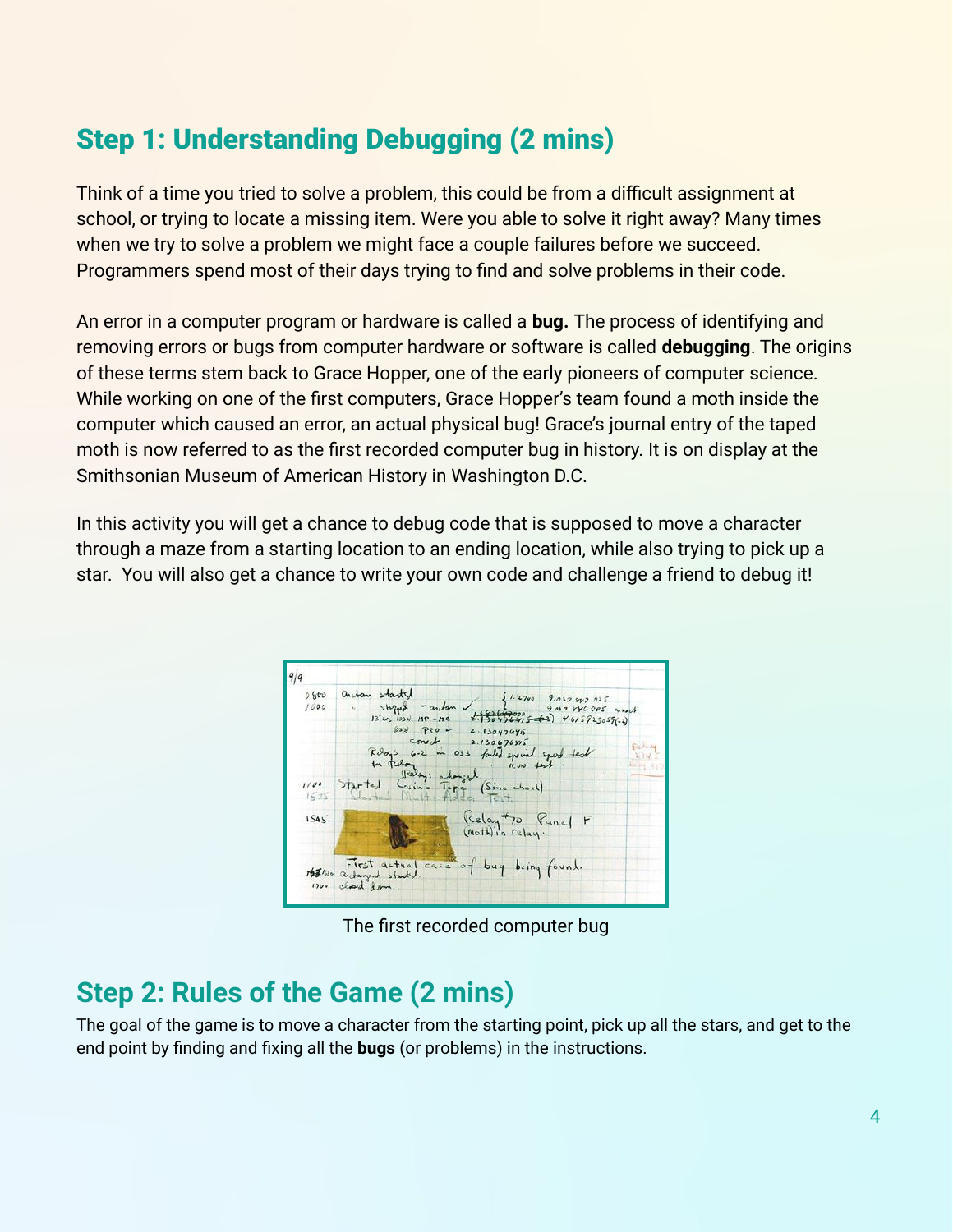# **Step 2: Rules of the Game (continued)**

## **Rules**

- 1. Your character must start at the starting location
- 2. Your character must end at the ending location **1** Once your character gets to the final location, the game ends and **no** instructions are followed afterwards.
- 3. You must pick up the star **before** getting to the ending location.
- 4. The character must be in the same space as the star before picking it up.
- 5. You can only *edit* or *remove* instructions. Editing a step means replacing any **values** in the instructions with a different value or fixing a **spelling** error.
- 6. **ONLY** these instructions are allowed. Spelling and capitalization must be exactly the same as what is listed below.
	- a. Move Left
	- b. Move Right
	- c. Move Up
	- d. Move Down
	- e. Repeat [1 to 5] times:
	- f. Stop Repeat
	- g. Pick Up Star
- 7. You may **not** add instructions of your own

# **Step 3: Check for Valid Instructions (2 mins)**

Just like learning a different speaking language (like Spanish, French, German, etc.) coding has its own set of rules. Of the following options, circle which lines of code are valid. **Remember that all the valid instructions are listed above (rule #6).** Recall that spelling and capitalization counts!

|    |                  |             | A. Turn Right B. Move Forward    | C. | Pick Up<br>Starzzzz | D.  | Repeat 3<br>times: |
|----|------------------|-------------|----------------------------------|----|---------------------|-----|--------------------|
| Ε. | times:           |             | Repeat 10 F. Move to the Left G. |    | Move Up             | H., | Stop Repeat        |
| Ι. | Pick Up<br>Stars | $J_{\star}$ | Drop Star                        | K. | Move to Goal L.     |     | Move Down          |

Be sure to check your answers with the solutions handout at the end of the document.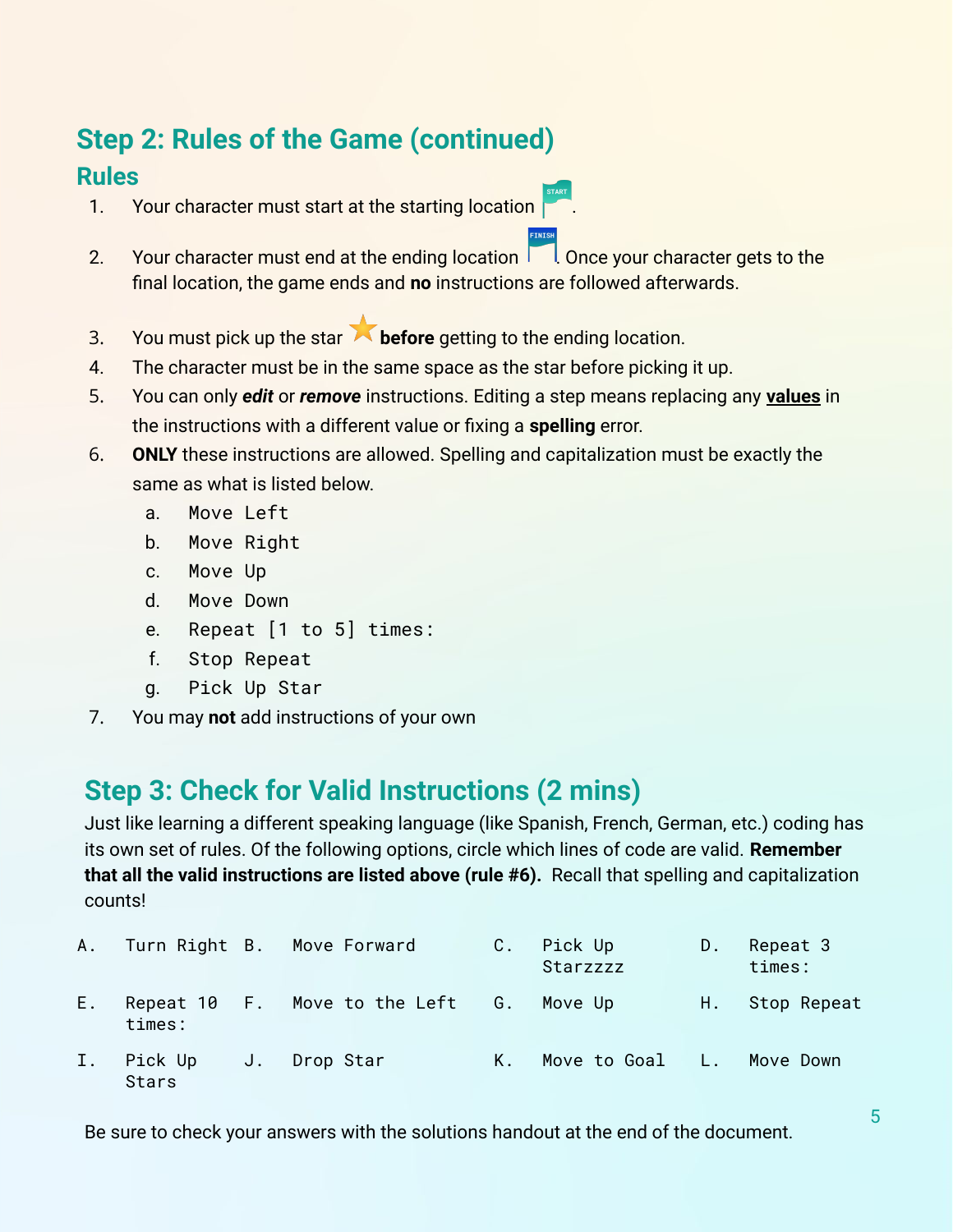# **Step 4: Time to Start Debugging! (5 mins)**

Below you will see the game board with the start flag at (A, 3), star at (B, 2), and finish line at (A, 1). When we run the code, or instructions, we expect the character to move from the start flag, pick up the star, and then end at the finish location at (A, 1). However we noticed the character's **actual** actions include not picking up the star and ending at (C , 1).



| <b>Expected Actions</b>           | <b>Actual Actions</b>             |
|-----------------------------------|-----------------------------------|
| <b>Pick Up Star</b>               | Star is not<br>picked up          |
| Ends on Finish<br>Location (A, 1) | <b>Ends on</b><br>Location (C, 1) |

Using the rules that were listed before, help fix (or debug) the incorrect code and write the correct code under the label debugged code/instructions.

**Tip:** Use a small game board piece or object around the house to act as the character. You can move it around the maze as you execute each line of code to help you keep track of the character's location

|                  | <b>Incorrect Code/Instructions</b> | <b>Debugged Code/Instructions</b> |  |  |
|------------------|------------------------------------|-----------------------------------|--|--|
| $\overline{1}$ . | Move Up                            |                                   |  |  |
| 2.               | Move Right                         |                                   |  |  |
| 3.               | Pick Up Starz                      |                                   |  |  |
| 4.               | Move Up                            |                                   |  |  |
| 5.               | Move Right                         |                                   |  |  |

### **HINT: There are 2 bugs**

*You can check your answers with the solutions at the end of the document.*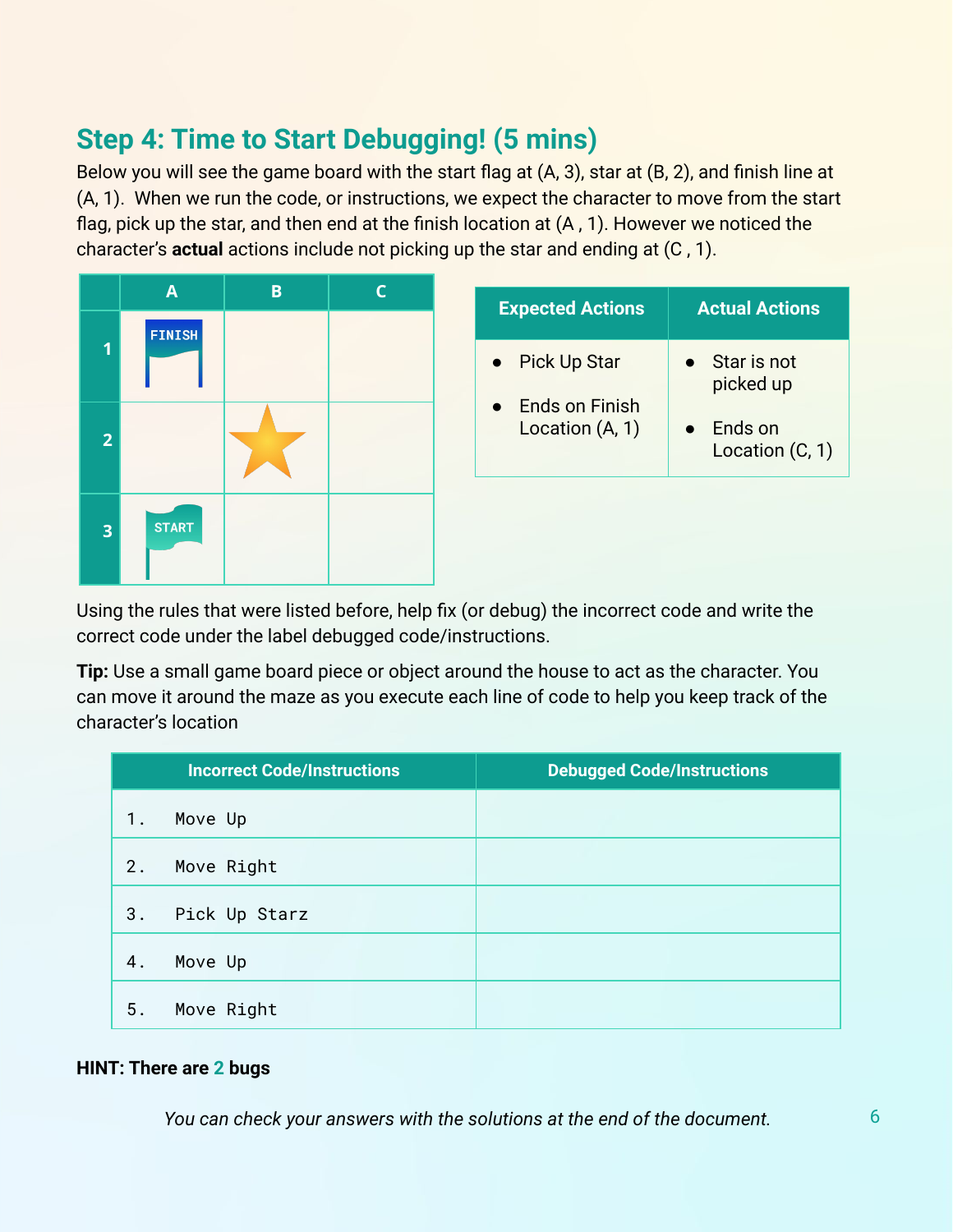# **Step 5: Tackle the Next Challenge (5-10 mins)**

Oh no! Another bug! Help debug the instructions below. Don't forget to check the rules.

|                         | $\mathsf{A}$ | $\mathbf B$   | C |
|-------------------------|--------------|---------------|---|
| 1                       |              |               |   |
| $\overline{2}$          |              | <b>FINISH</b> |   |
| $\overline{\mathbf{3}}$ | <b>START</b> |               |   |

| <b>Expected Actions</b>           | <b>Actual Actions</b>      |
|-----------------------------------|----------------------------|
| <b>Pick Up Star</b>               | Star is not<br>picked up   |
| Ends on Finish<br>Location (B, 2) | Ends on<br>Location (B, 2) |

| <b>Incorrect Code/Instructions</b> | <b>Debugged Code/Instructions</b> |
|------------------------------------|-----------------------------------|
| 1.<br>Move Up                      |                                   |
| 2.<br>Move Right                   |                                   |
| 3.<br>Move Up                      |                                   |
| Move Right<br>4.                   |                                   |
| Pick Up Star<br>5.                 |                                   |
| 6.<br>Move Down                    |                                   |
| Move Left<br>7.                    |                                   |

### **HINT: There are 2 bugs**

**BONUS:** The instructions propose one solution to pick up the star and move to the goal, but there are **multiple** paths to do this. Can you think of another set of code, or instructions, that has the same outcome?

*You can check your answers with the solutions at the end of the document.*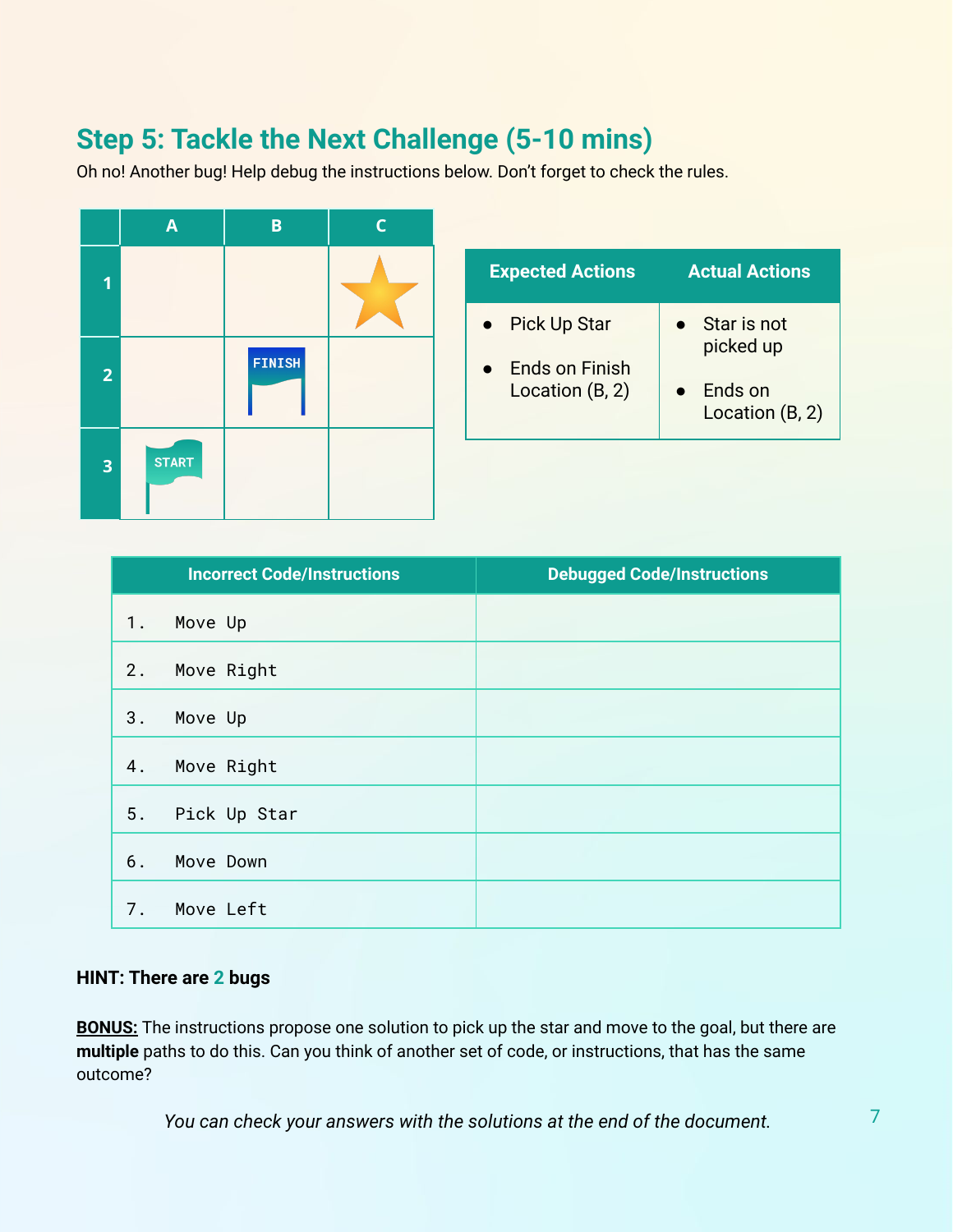# **Step 6: Debugging Loops (5-10 mins)**

Yet another bug! But wait, this map looks similar to the one in the last challenge. The correct code should follow the same path as the code in challenge #2 but uses the *repeat* command. In computer science we call these loops! **Loops** are used to *repeat* a set of instructions multiple times. We typically *indent* the instructions that we want to repeat to make sure the computer knows how many lines of code to repeat.

|                         | $\mathsf{A}$ | B             | C |
|-------------------------|--------------|---------------|---|
| $\overline{\mathbf{1}}$ |              |               |   |
| $\overline{2}$          |              | <b>FINISH</b> |   |
| $\overline{\mathbf{3}}$ | <b>START</b> |               |   |

| <b>Expected Actions</b>                                  | <b>Actual Actions</b>                                  |
|----------------------------------------------------------|--------------------------------------------------------|
| <b>Pick Up Star</b><br>Ends on Finish<br>Location (B, 2) | Star is not<br>picked up<br>Ends on<br>Location (B, 2) |

| <b>Incorrect Code/Instructions</b> | <b>Debugged Code/Instructions</b> |
|------------------------------------|-----------------------------------|
| Repeat <u>1</u> times:<br>1.       |                                   |
| 2. Move Up                         |                                   |
| 3. Stop Repeat                     |                                   |
| Repeat 3 times:<br>4.              |                                   |
| 5. Move Right                      |                                   |
| 6. Stop Repeat                     |                                   |
| 7. Pick Up Star                    |                                   |
| 8. Go Left                         |                                   |
| Move Down<br>9.                    |                                   |

### **HINT: There are 3 bugs**

*You can check your answers with the solutions at the end of the document.*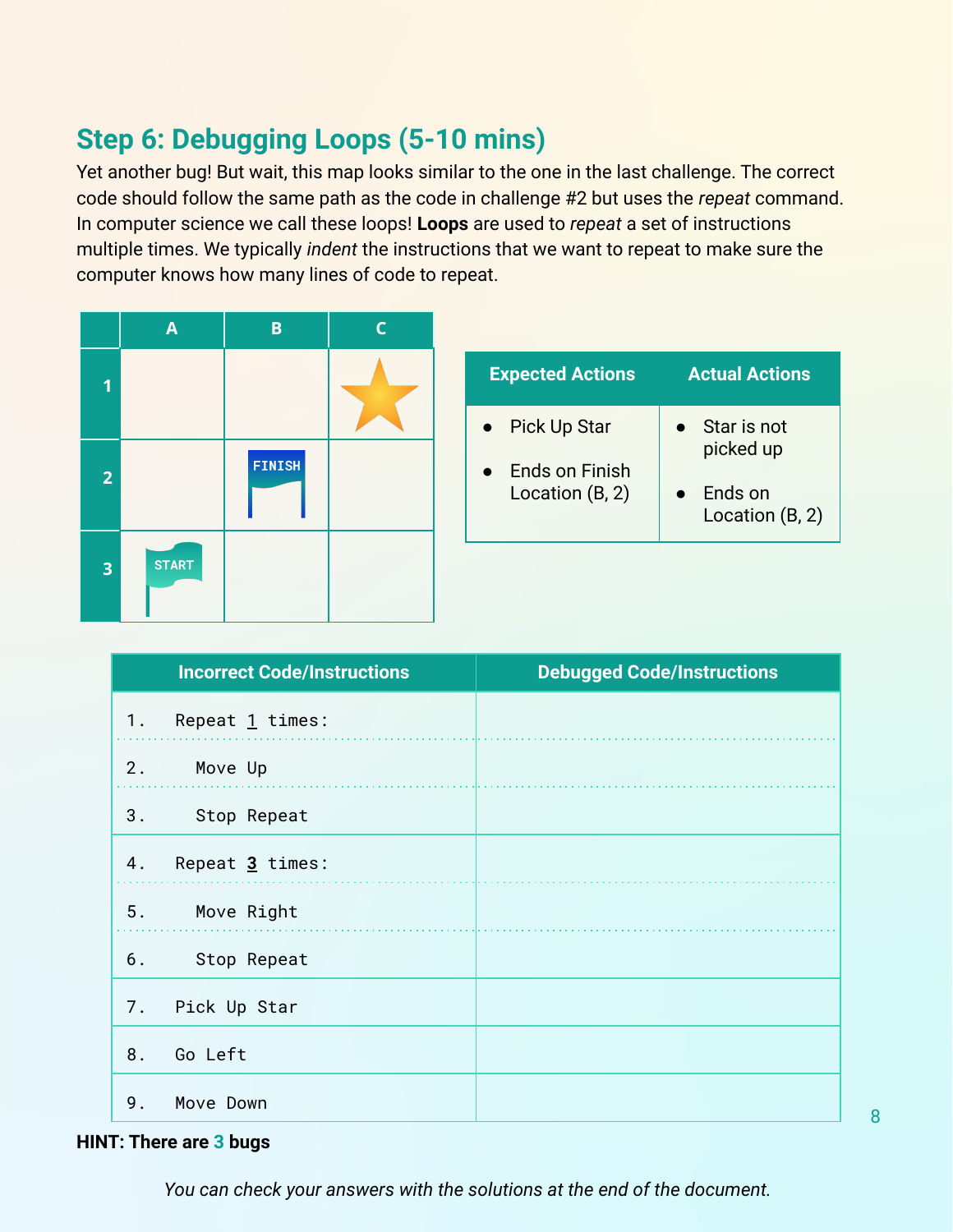# **Step 7: Make Your Own! (10-15 mins)**

This time it is your turn! Try to challenge a friend by writing your own set of code that is filled with **at the most 4 bugs.** Be sure to fill out the expected actions vs. actual actions table for your friend. Use this sheet as your **answer key** and once you are happy with your challenge, use the next sheet to **copy** the incorrect code, maze, and action table to challenge your friend! \***Helpful Tip:\*** Try writing the correct instructions first and picking 4 lines or less to change or add additional bugs to your correct code.

|                         | $\boldsymbol{\mathsf{A}}$ | $\mathbf B$ | $\mathsf{C}$ |
|-------------------------|---------------------------|-------------|--------------|
| 1                       |                           |             |              |
| $\overline{2}$          |                           |             |              |
| $\overline{\mathbf{3}}$ |                           |             |              |

| <b>Expected Actions</b>            | <b>Actual Actions</b>         |
|------------------------------------|-------------------------------|
| • Pick Up Star                     | – Star is                     |
| Ends on Finish<br>Location $( , )$ | Ends on<br>Location $($ , $)$ |

| <b>Incorrect Code/Instructions</b> | <b>Debugged Code/Instructions</b> |  |
|------------------------------------|-----------------------------------|--|
| 1.                                 |                                   |  |
| 2.                                 |                                   |  |
| $\sqrt{3}$ .                       |                                   |  |
| 4.                                 |                                   |  |
| $5.$                               |                                   |  |
| $\mathbf 6$ .                      |                                   |  |
| 7.                                 |                                   |  |
| $\bf 8$ .                          |                                   |  |
| 9.                                 |                                   |  |
| 10.                                |                                   |  |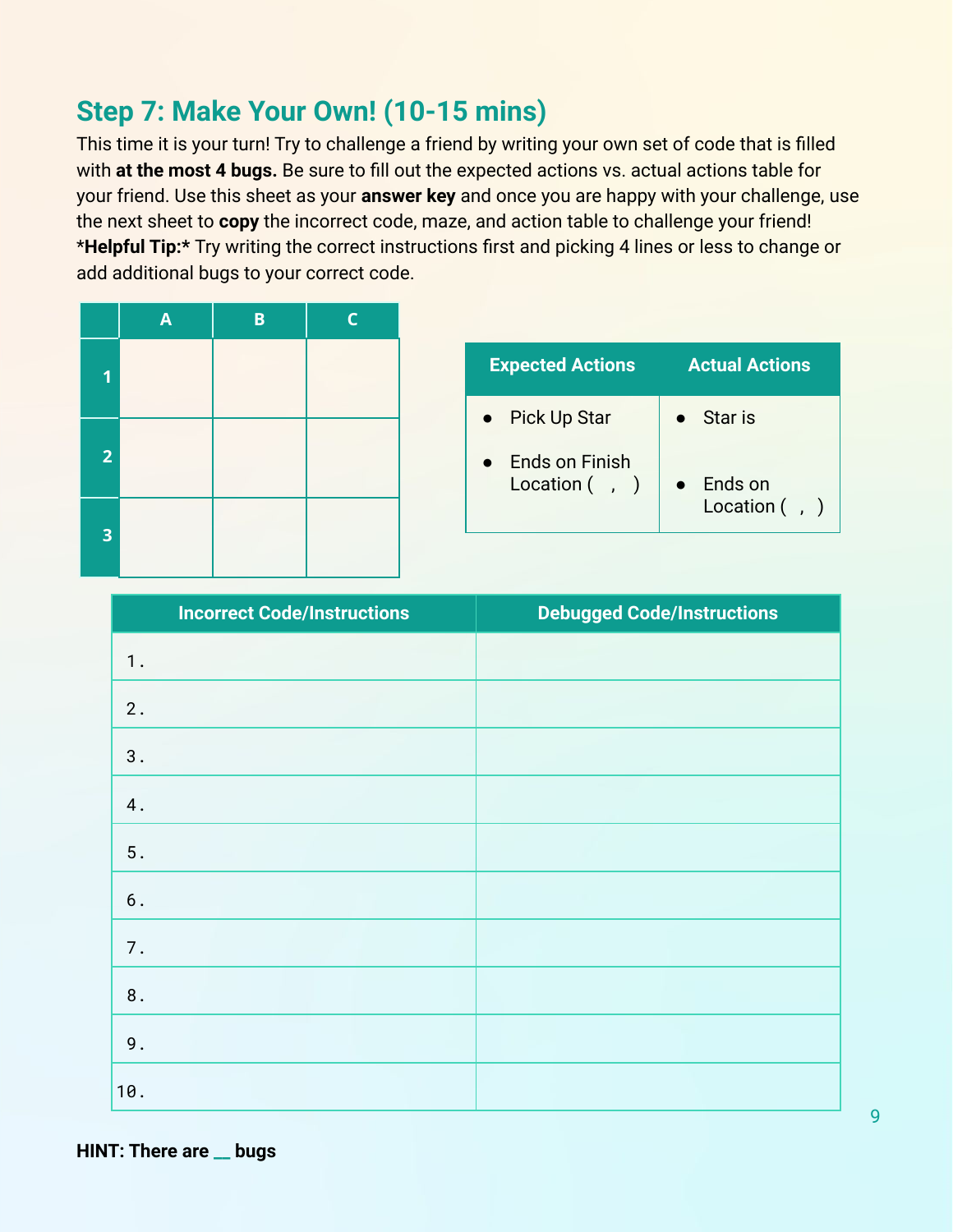# **CREATOR: CHALLENGER:**

|                         | $\mathbf{A}$ | B | $\mathsf{C}$ |
|-------------------------|--------------|---|--------------|
| $\overline{\mathbf{1}}$ |              |   |              |
| $\overline{2}$          |              |   |              |
| $\overline{\mathbf{3}}$ |              |   |              |

| <b>Expected Actions</b>              | <b>Actual Actions</b>         |
|--------------------------------------|-------------------------------|
| • Pick Up Star                       | Star is                       |
| Ends on Finish<br>Location $($ , $)$ | Ends on<br>Location $($ , $)$ |

| <b>Incorrect Code/Instructions</b> | <b>Debugged Code/Instructions</b> |
|------------------------------------|-----------------------------------|
| 1.                                 |                                   |
| 2.                                 |                                   |
| $3$ .                              |                                   |
| $4$ .                              |                                   |
| $5.$                               |                                   |
| $\mathbf 6$ .                      |                                   |
| 7.                                 |                                   |
| $\bf 8$ .                          |                                   |
| $9$ .                              |                                   |
| 10.                                |                                   |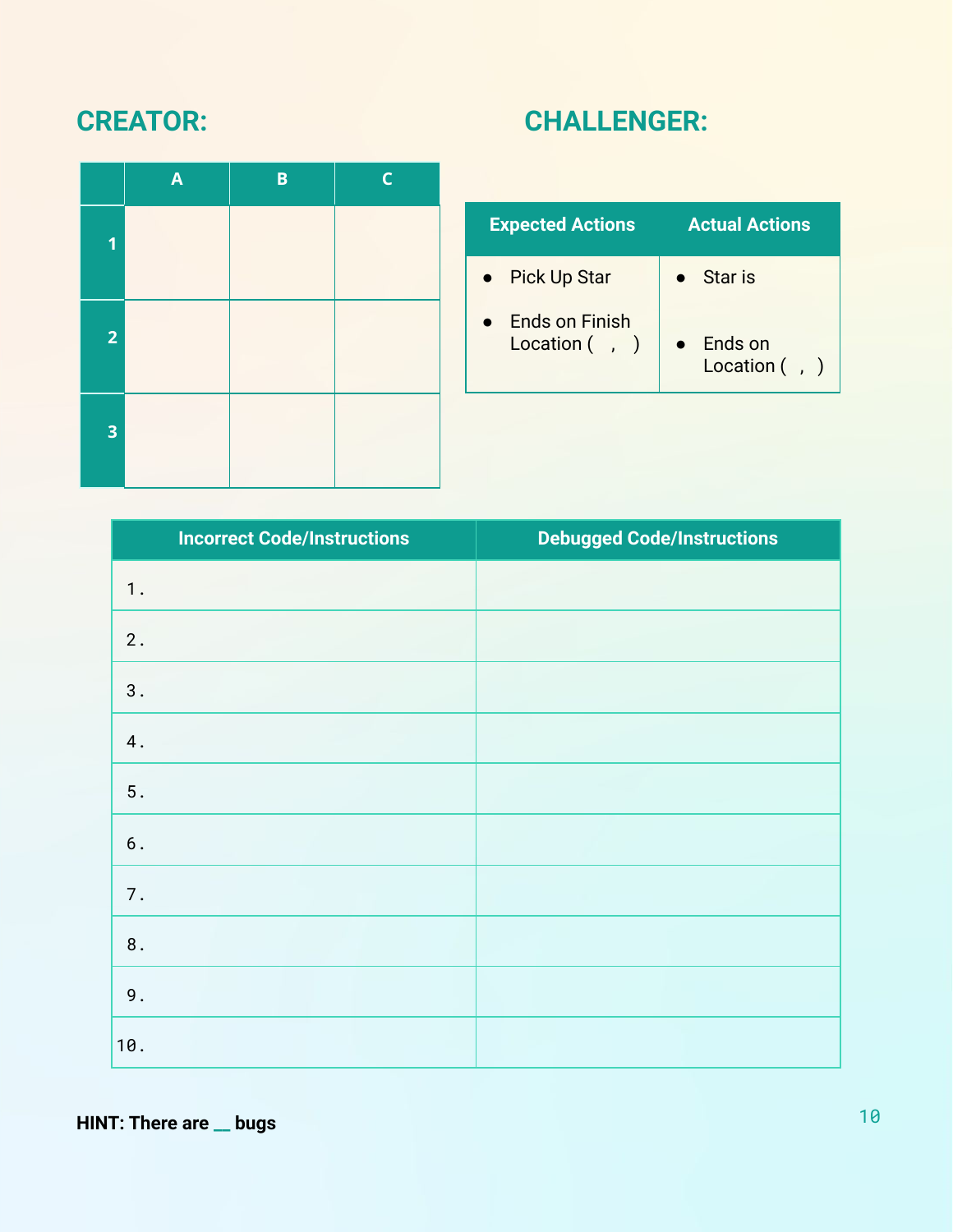# Step 8: Share Your Creation! (5 mins)

- 1. Take a picture or scan your maze and challenge a friend to debug your instructions!
- 2. Don't forget to share your maze on social media. Tag @girlswhocode #codefromhome and we might even feature you on our account!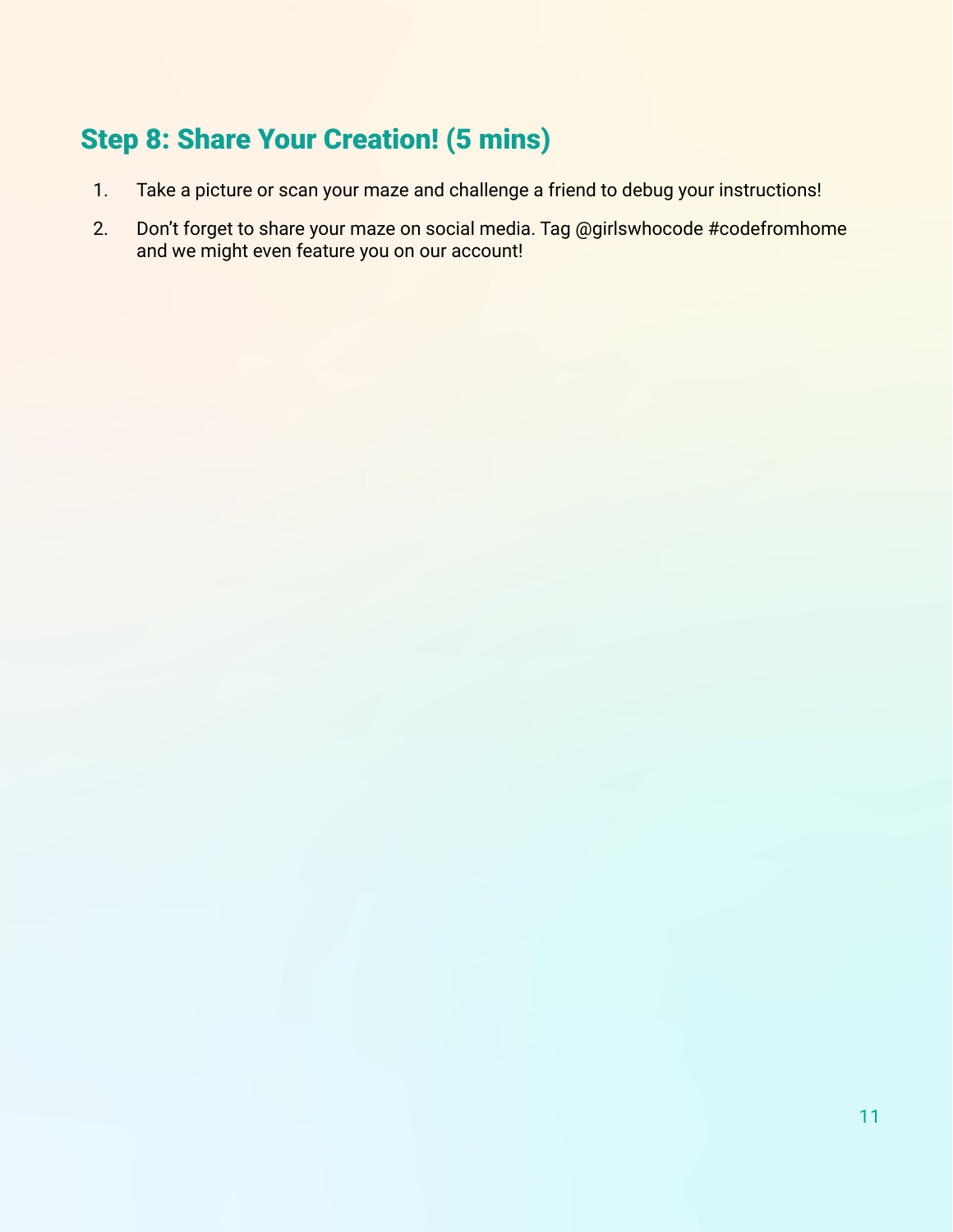# Debug the Maze Solutions

# Step 3: Check for Valid Instructions

| A. Turn Right<br>Not a valid command                                                  | <b>B.</b> Move Forward<br>Not a valid command | C. Pick Up<br>Starzzzz<br>Spelling Error | Repeat 3<br>D.<br>times: |
|---------------------------------------------------------------------------------------|-----------------------------------------------|------------------------------------------|--------------------------|
| Ε.<br>Repeat 10<br>times:<br>Not a valid<br>command. Repeat can<br>be done 1-5 times. | F. Move to the<br>Left<br>Not a valid command | G. Move Up                               | <b>Stop Repeat</b><br>Н. |
| Ι.<br>Pick Up<br><b>Stars</b><br>Spelling Error                                       | J. Drop Star<br>Not a valid command           | K. Move to Goal<br>Not a valid command   | L. Move Down             |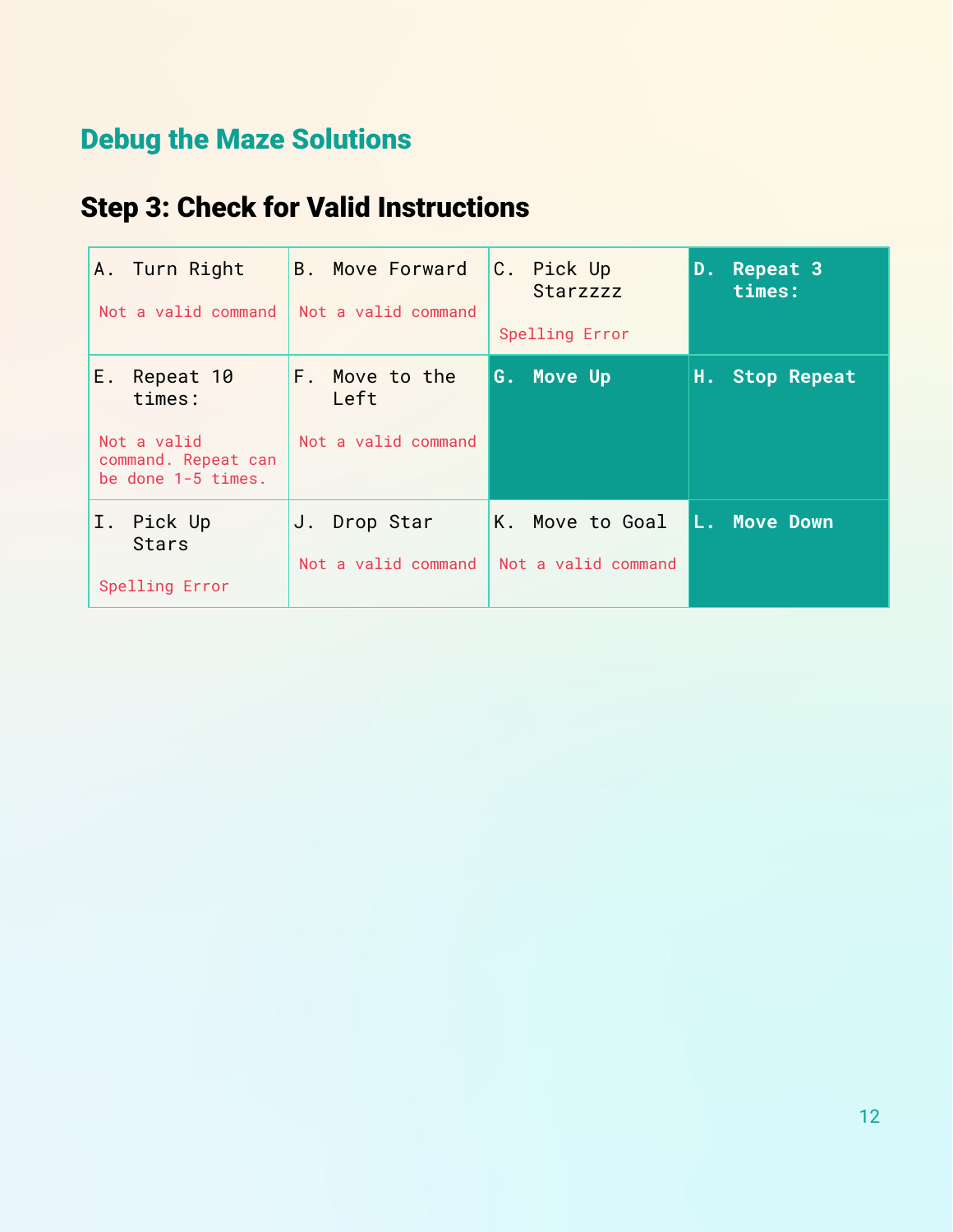# Step 4: Time to Start Debugging Solutions



| <b>Expected Actions</b>                           | <b>Actual Actions</b>                                    |
|---------------------------------------------------|----------------------------------------------------------|
| Pick Up Star<br>Ends on Finish<br>Location (A, 1) | • Star is not<br>picked up<br>Ends on<br>Location (C, 1) |
|                                                   |                                                          |

|       | <b>Incorrect Code/Instructions</b> |    | <b>Debugged Code/Instructions</b> |
|-------|------------------------------------|----|-----------------------------------|
| $1$ . | Move Up                            | 1. | Move Up                           |
| 2.    | Move Right                         | 2. | <b>Move Right</b>                 |
| 3.    | Pick Up Starz                      | 3. | Pick Up Star                      |
| 4.    | Move Up                            | 4. | Move Up                           |
| 5.    | Move Right                         | 5. | Move Left                         |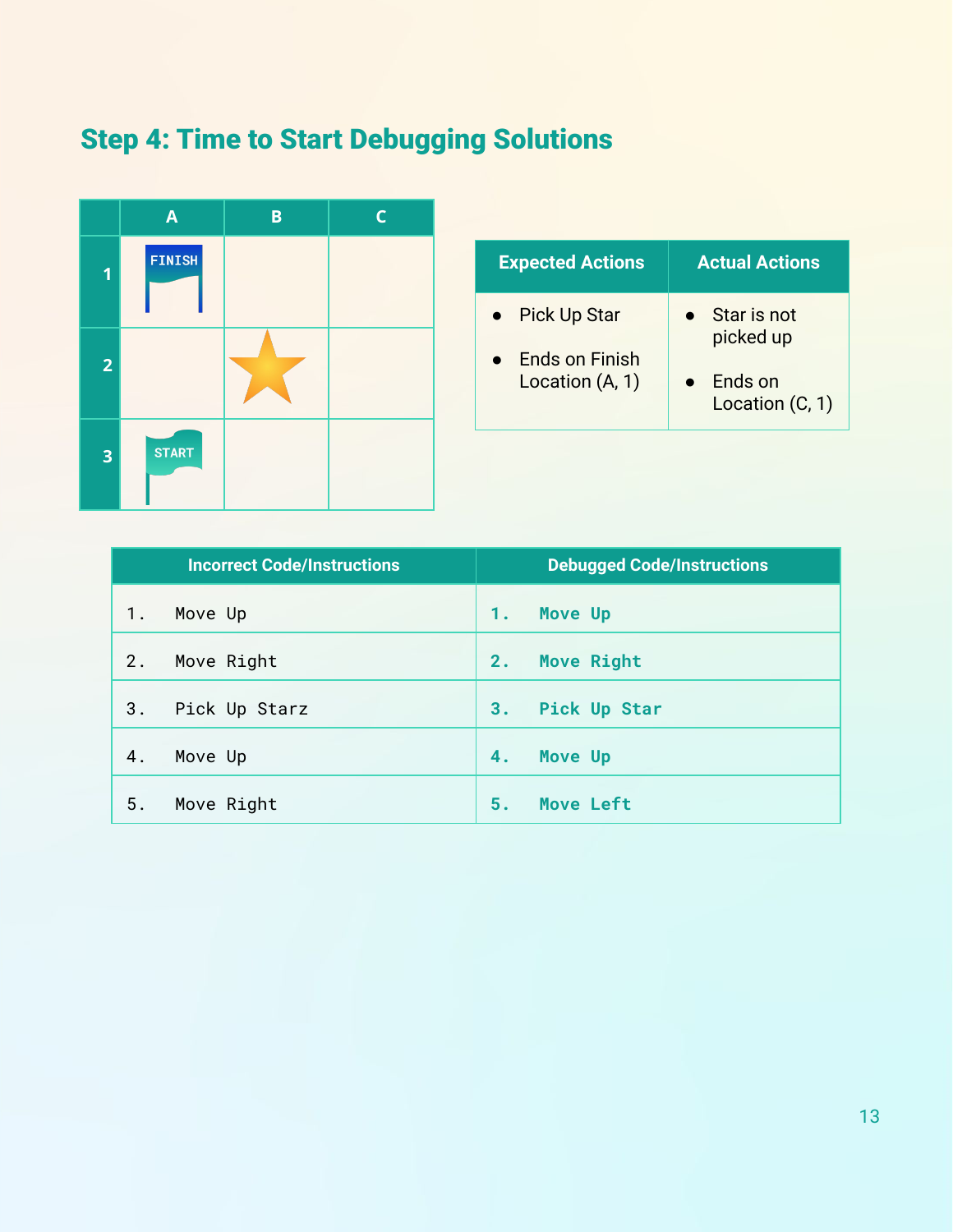# Step 5: Tackle the Next Challenge Solutions



| <b>Expected Actions</b>                                    | <b>Actual Actions</b>                                         |
|------------------------------------------------------------|---------------------------------------------------------------|
| • Pick Up Star<br><b>Ends on Finish</b><br>Location (B, 2) | Star is not<br>picked up<br><b>Ends on</b><br>Location (B, 2) |
|                                                            |                                                               |

|    | <b>Incorrect Code/Instructions</b> |     | <b>Debugged Code/Instructions</b> |
|----|------------------------------------|-----|-----------------------------------|
| 1. | Move Up                            | 1.  | Move Up                           |
| 2. | Move Right                         | 2.  | Move Up                           |
| 3. | Move Up                            | 3.7 | <b>Move Right</b>                 |
| 4. | Move Right                         | 4.  | <b>Move Right</b>                 |
| 5. | Pick Up Star                       | 5.  | Pick Up Star                      |
| 6. | Move Down                          | 6.  | <b>Move Down</b>                  |
| 7. | Move Left                          | 7.  | <b>Move Left</b>                  |

**BONUS:** The instructions propose one solution to pick up the star and move to the goal, but there are **multiple** paths to do this. Can you think of another set of code, or instructions, that has the same outcome?

Another proposed set of instructions is Move Right, Move Right, Move Up, Move Up, Pick Up Star, Move Down, and Move Left. The last two steps can also be interchanged and still be a valid solution. Challenge #4 will also explore yet another type of solution using the repeat loop.